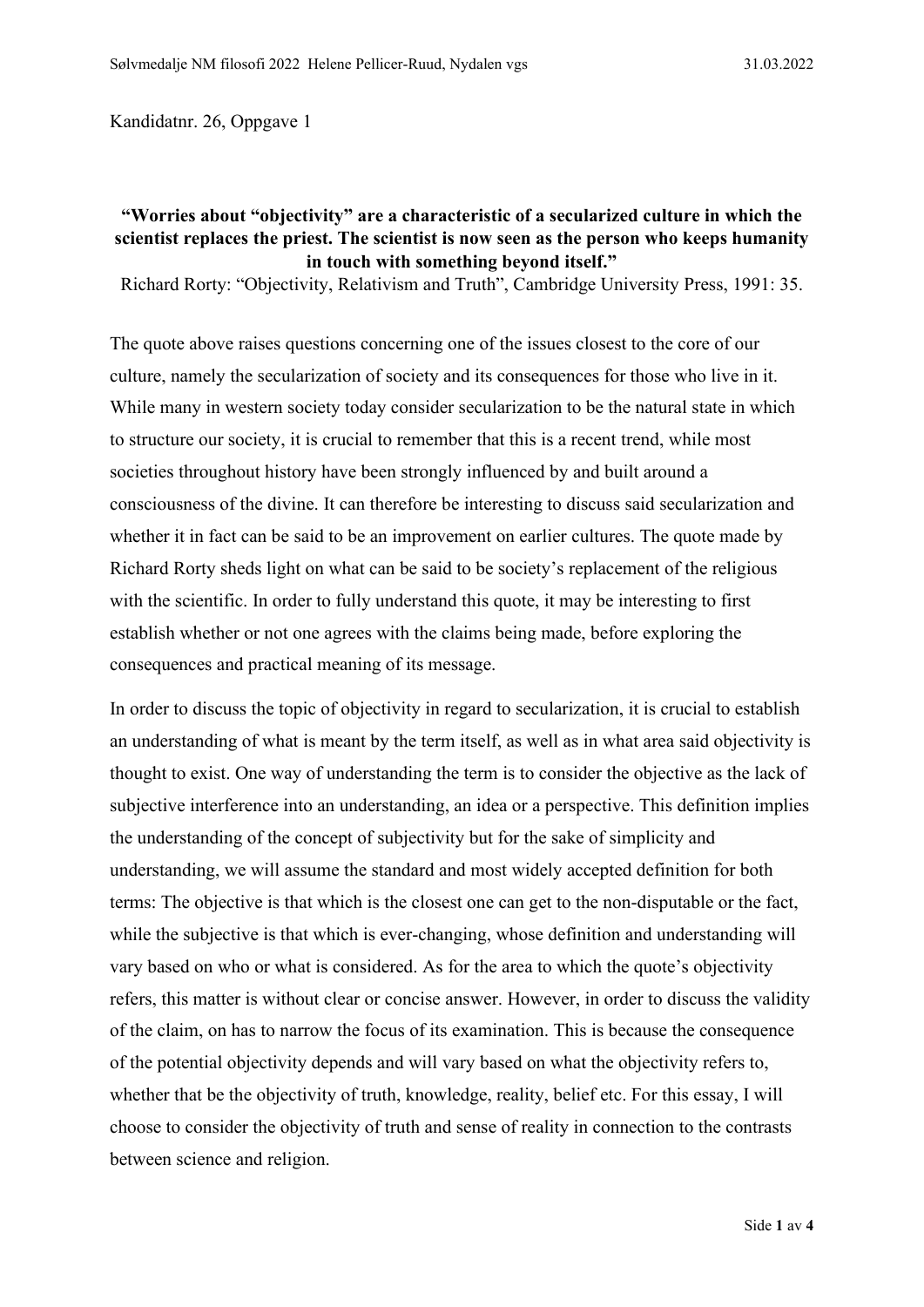To claim that secularized culture inspires worry about objectivity, can be said to imply that the opposite, namely a religious culture, values and worries about the subjective. This idea supports what could be considered a commonly accepted understanding of fact, namely that science and scientific evidence constitutes the true, valid and objective fact, while religion introduces ideas that are inferior in their objectivity and credibility. However, one could argue that instead of there being a clear divide between the era of the religious society and the era of the secular, it is one's perception of objectivity that has changed, rather than to which degree one values it. Perhaps it is not the case that the societies of history have lacked the value of objective truth (given the acceptance that such a thing exists) and have instead settled for the subjective, inferior truth. Is it not a more plausible explanation for the change in society's values, that the religious *was* what one then considered to be objective? Is it not therefore an arrogant approach to the subject to imply that our society is in some way superior due to our better understanding and intelligent appreciation of knowledge? One cannot be certain that science in fact is the ultimate objective truth and not merely one of many possible answers to the same question. It seems to me that to believe wholeheartedly in that our society has cracked the code to objective knowledge, while people before lived in illusion, is a position that overlooks the simple fact that in 400 years, philosophers may laugh at *our* society and its belief that it has solved the unsolvable mystery of objective knowledge.

Rorty's quote states that the scientist "keeps humanity in touch with something beyond itself". Based on the acceptance that that 'something' being referred to is knowledge, the quote can be said to claim that knowledge is a concept beyond humanity or beyond the material world. If this distance between the human and the concept of true knowledge can be proven true, one has drastically strengthened the validity of the quote. One way of doing so can be by referring to Plato's idea of Forms. Plato believes that the true form of something lies beyond human reach, while what one considers on earth in human existence is a mere shadow of the thing in its true form. As a consequence of this, true understanding or knowledge of any given thing is practically impossible, as the truth of it lies somewhere beyond the reach of human consciousness. This establishes a clear divide and considerable distance between knowledge and human, which if accepted to be valid supports the quote above.

One way of disproving the validity of the quote is to challenge the idea that the hunt for objectivity is something that follows secularization. The quote states that worries about objectivity "are a characteristic of a secularized culture", however might it not be the case that it in fact is the other way round? One could say, as Rorty does, that when a secular culture is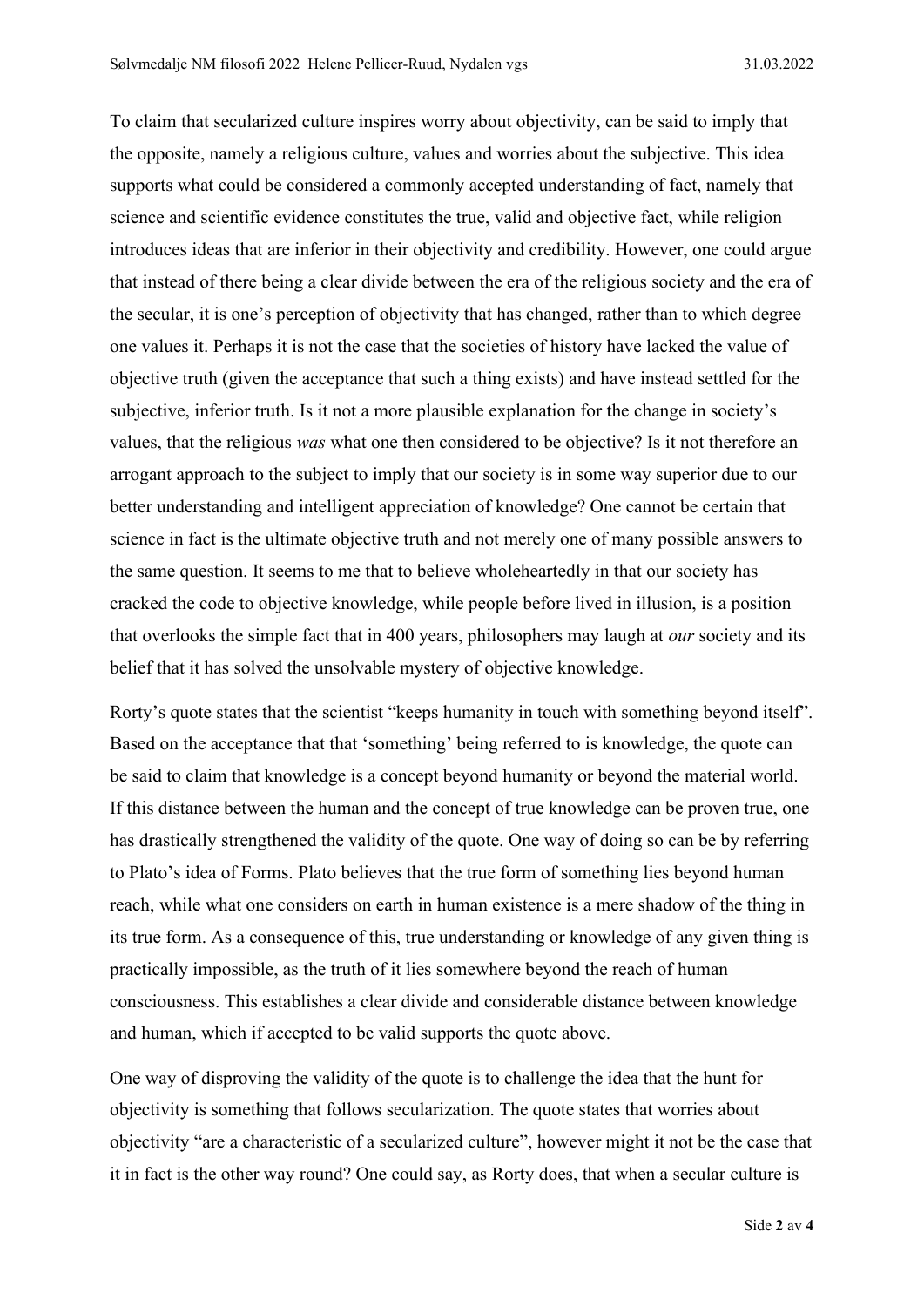established, its inhabitants are pushed into the pursuit of the objective truth. One reason for this may be that in lack of a priest providing the word of God as the truth, one has to look elsewhere for an equally, if not more so, convincing view on reality. However, one could easily argue that it is the natural human thirst for knowledge and truth that makes him distance himself from the church, thereby bring about a secular society. One may ask the question as to what difference this distinction makes. In practice, the difference is not necessarily remarkable. However, when considering the validity of the quote, it may destabilize its entire understanding of human nature and the pursuit of objective truth. Perhaps it is not the case that for reasons out of a person's control, his society forces him to seek truth elsewhere than the church. One possible retort may be that it is man's natural wish for such objectivity that pushes him to gradually restructure society without the church as its main component. Perhaps it is in fact the case that the scientist replaces the priest. However, perhaps "objectivity" is the constant in human nature driving us forward through history, not history pointing us onto the road of objectivity. If one accepts this line of argumentative thought, one may say that it enfeebles the integrity of Rorty's quote.

Despite the arguments against the quote's validity, it is in my personal opinion fair to claim that secularized society values objectivity and that this can be connected to its lack of religious interference in daily life and social structures. Despite the arguments that can be made against the value of empirical scientific evidence, I do believe that at least in our society today, it is the closest thing to objective, provable truth that we have access to. That being said, this evidence only seems to cover the material world, while topics of abstract matter and ideas often are too complex to be converted into a mathematical formula. I therefore cannot agree fully with the quote's latter part, which implies that the scientist is the only bridge between the human and that which lies beyond. I believe this to be too simple an explanation, seeing as there are plenty of topics and questions which cannot be examined or proved in a laboratory by someone in a white coat. All in all, however, I see the validity of the idea that secularization, the reliance on science and the hunt for objectivity are concepts all but separate from each other.

On the basis of one's acceptance of and belief in the quote, it is possible to explore the various consequences of its validity, in other words asking the question: What does this say about society and its population? One may argue that turning from the divine to the scientific when structuring both our societies and our belief systems, signals a simplification in what people are capable of understanding. Since religion and the explanations it provides are by definition